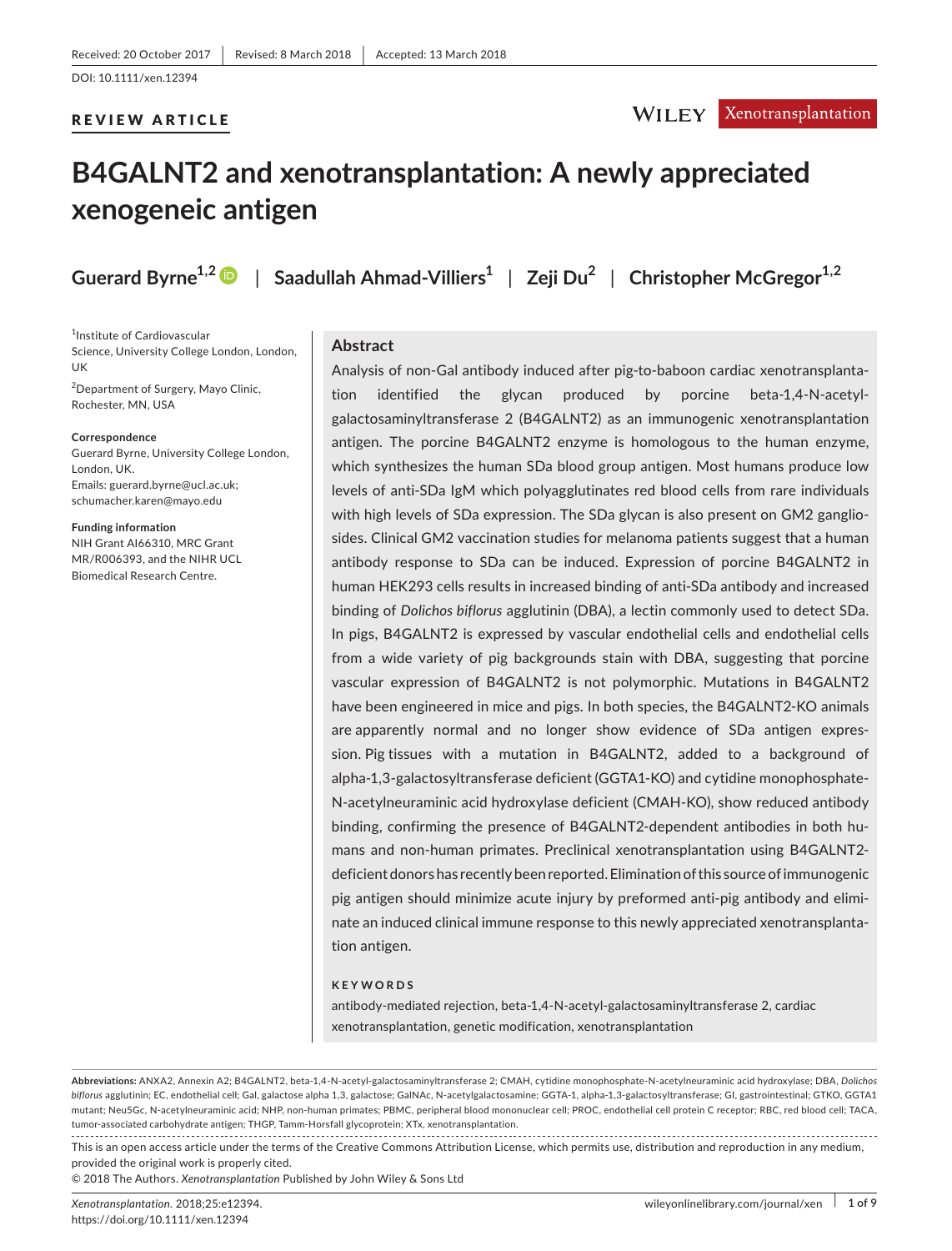### **1** | **INTRODUCTION**

Xenotransplantation (XTx) is limited by recalcitrant antibodymediated rejection occurring either hyperacutely immediately after transplant (HAR) or at later times, referred to as delayed xenograft rejection.1-3 These rejection mechanisms result from the abundance of human and non-human primate (NHP) antibodies directed to the classic xenogeneic antigen galactose alpha 1,3 galactose (Gal) which leads to chronic or induced antibody-mediated vascular endothelial cell (EC) injury or activation.<sup>4,5</sup> Gal is not expressed in humans or Old World NHPs but is expressed at high levels in porcine tissues. Genetically modified pigs, with a mutation in the GGTA-1 locus (GTKO), do not express the Gal antigen.<sup>6</sup> The introduction of GTKO donor organs eliminated anti-Gal-mediated xenograft rejection, but did not eliminate antibody-mediated rejection and instead highlighted the importance of antibody directed to non-Gal pig antigens.7,8

Non-Gal antibody in human and NHP serum is reactive to both protein and carbohydrate antigens.<sup>9-13</sup> The currently identified immunogenic EC carbohydrate antigens include Gal, glycans modified with N-glycolylneuraminic acid (Neu5Gc), and a carbohydrate antigen (SDa) produced by the porcine β1,4 Nacetylgalactosaminyltransferase-2 (B4GALNT2). The human blood group A antigen is also potentially immunogenic<sup>14</sup>; however, high rates of A-type blood group polymorphism in the pig permit exclusion of this antigen by selective breeding.<sup>15,16</sup> Collectively, antibody reactivity to the 3 major xenogeneic glycans, Gal, Neu5Gc-modified glycans, and SDa, accounts for the majority of preformed human anti-pig antibody reactivity.17,18

Humans, but not NHPs, make an array of antibodies to Neu5Gc-modified glycans.<sup>19,20</sup> This antibody reactivity is expected to contribute to clinical xenograft rejection, but determining its impact remains difficult due to the absence of anti-Neu5Gc antibody in experimental NHP models. There have been excellent recent reviews on Neu5Gc and the potential immunogenicity of Neu5Gc-modified glycans in  $XTx.<sup>21-23</sup>$  Less is known about the expression and immunogenicity of the glycan produced by porcine B4GALNT2. The clinical contribution of B4GALNT2 and SDa, the glycan it synthesizes, has been recently reviewed. $^{24}$  The purpose of this review is to summarize the current experimental and clinical information on B4GALNT2 gene expression and the SDa antigen, with an emphasis of its potential impact on future clinical use of porcine organs and XTx.

## **2** | **THE SDA HUMAN BLOOD GROUP**

The SDa blood group, synthesized by the human B4GALNT2 glycosyltransferase, was independently identified 50 years ago by Renton et al<sup>25</sup> and by Macvie et al.<sup>26</sup> The initial identification was based on a small set of unrelated serum samples which agglutinated the majority of Caucasian red blood cell (RBC) samples. The degree of RBC agglutination varied widely, presenting a

mixed field reaction with variably sized agglutinates against a large background of free RBCs. Further analysis, using agglutination inhibition, identified SDa+ expression in human saliva, milk, feces, and urine with more than 50% of people with SDa− RBCs being  $SDa+$  in saliva or urine.<sup>26,27</sup> Based on urinary secretions, persons of European ancestry are 96% SDa+ and the frequency of SDa− individuals, lacking SDa expression on both RBCs and secretions, is about  $4\%$ <sup>27</sup>

The initial descriptions of anti-SDa antibody, based on RBC agglutination studies, indicated only 1%-2% of individuals produced anti-SDa IgM which weakly agglutinated SDa+ RBCs, preferentially at low temperature.<sup>25,26</sup> The apparent frequency of anti-SDa antibody increased, however, when cells with stronger SDa expression are used. Clear evidence supporting the classification of SDa as a high-frequency polyagglutinable antigen<sup>28</sup> was evident with the discovery of a Mauritan family in which B- or O-type RBCs were unexpectedly agglutinated by *Dolichos biflorus* agglutinin (DBA). DBA normally recognizes the N-acetylgalactosamine (GalNAc) component of blood group A1. The target of this unusual B- or O-type RBC DBA agglutination, called CAD, was subsequently shown to react strongly with anti-SDa and some non-CAD, O-type SDa+ RBCs with high SDa antigen levels were shown to bind DBA. $^{29,30}$  This suggested that CAD, also termed Sd(a++), shared a common antigen and that CAD RBCs represent an extreme high level of SDa expression. Serum from most individual agglutinates CAD RBCs, $29,31$  indicating that there is commonly a low level of anti-SDa IgM in human serum. Notably, non-A1-type human RBCs are not agglutinated by DBA except, as noted above, in cases of high SDa expression. Due to the generally low expression of SDa on RBC in most individuals, the rarity of CAD individuals and the low level and low-temperature reactivity of anti-SDa IgM, the SDa antigen, and antibody do not create a significant transfusion risk. Rare hemolytic reactions have been reported, however, in association with RBCs with high levels of SDa expression. $32,33$  This suggests that porcine ECs and organs expressing SDa (discussed below) may be at risk of early antibodymediated immune injury.

The B4GALNT2 enzyme, isolated from various human<sup>34-36</sup> and animal tissues,  $37-40$  catalyzes the synthesis of the SDa blood group antigen by the addition of beta 1,4-linked GalNAc to an alpha 2,3 sialic acid-modified N-acetyl lactosamine acceptor oligosaccharide. The B4GALNT2 enzyme preferentially utilizes N-acetylneuraminic acid (Neu5Ac) α2,3 galactose β1,4 glucose as an acceptor molecule and does not react with Neu5Ac α2,6-modified lactose. Additional alpha 2,3 sialylated acceptor molecules that can be modified by B4GALNT2 include both type 1 and 2 lactosamine, Core 1 and 3 O-linked glycans, and paraglobosides.<sup>24</sup> For each of these, the SDa trisaccharide (Table 1) present on human red blood cells (RBCs), rare CAD RBC protein, and glycolipids, $41,42$  and the major urinary mucin protein Tamm-Horsfall glycoprotein (THGP), $43$  is the terminal B4GALNT2-dependent structure. The SDa epitope is commonly detected by reactivity to DBA<sup>30,44</sup> or by anti-SDa monoclonal antibodies.<sup>40,45,46</sup>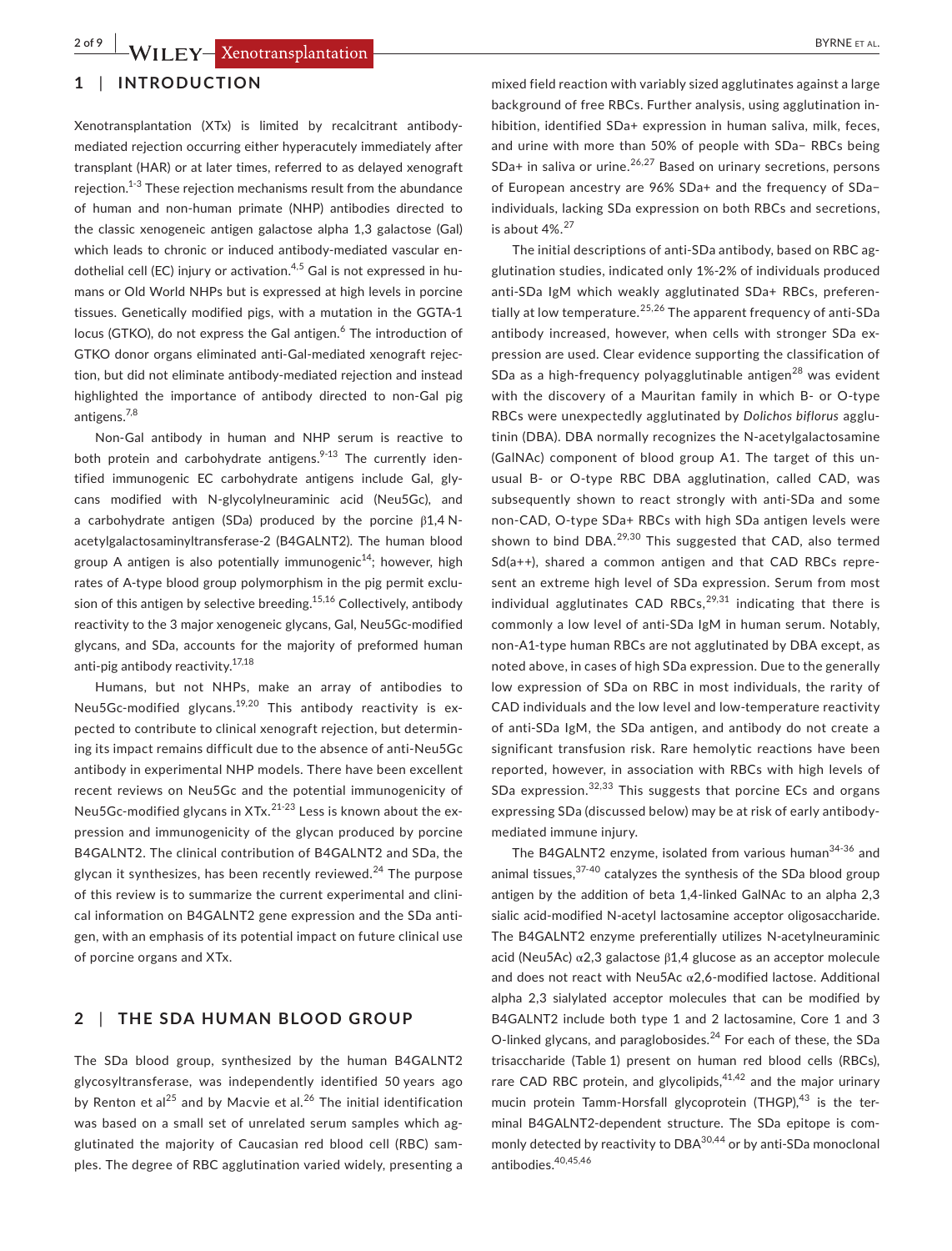| Carbohydrate                                                                                                                                                                                                    | Source                | Reference |
|-----------------------------------------------------------------------------------------------------------------------------------------------------------------------------------------------------------------|-----------------------|-----------|
| GalNAc $\beta$ 1,4 (Neu5Ac $\alpha$ 2,3) Gal $\beta$ 1,4 GlcNAc $\beta$ 1,3<br>Gal                                                                                                                              | RBC glycophorin, THGP | 43        |
| GalNAc $\beta$ 1,4 (Neu5Ac $\alpha$ 2,3) Gal $\beta$ 1,3 (Neu5Ac $\alpha$ 2,6)<br>GalNAc-Ser/Thr<br>GalNAc $\beta$ 1,4 (Neu5Ac $\alpha$ 2,3) Gal $\beta$ 1,4 GlcNAc $\beta$ 1,3<br>Gal $\beta$ 1,4 Glc-ceramide | <b>CAD RBCs</b>       | 41.93     |
| GalNAc $\beta$ 1,4 (Neu5Ac $\alpha$ 2,3) Gal $\beta$ 1,4 Glc-ceramide                                                                                                                                           | GM2 ganglioside       | 94        |
| GalNAc $\beta$ 1,4 (Neu5Ac $\alpha$ 2,3) Gal $\beta$ -R                                                                                                                                                         | SDa trisaccharide     | $*$       |
|                                                                                                                                                                                                                 |                       |           |

\*This terminal trisaccharide structure is shared between each of the major sources of SDa antigen.

The SDa trisaccharide present on the GM2 ganglioside (Table 1) is synthesized by the distinct B4GALNT1 transferase which shows only limited homology with B4GALNT2. $47$  This is analogous to the relationship between rat GGTA-1, which adds Gal antigen to glycoproteins, and iGB3 synthase, which adds the Gal antigen to iGb3, but not glycoproteins.<sup>48</sup> Excessive accumulation of GM2 ganglioside, due to a deficiency in β-N-acetylhexosaminidase, contributes to ongoing cellular damage associated with Tay-Sachs disease. Mutations in B4GALNT1 have been identified, which lead to deficiency in GM2 synthesis and are associated with a hereditary spastic paraplegia.<sup>49</sup> This suggests that targeted mutation of the porcine B4GALNT1 gene, to eliminate SDa antigen on GM2 gangliosides, may have deleterious effects on donor animals. Mutation of B4GALNT1 would not affect SDa modification of glycoproteins or of other glycolipids that are present in CAD RBCs. For xenotransplantation, the utility of mutating B4GALNT1 remains uncertain as the primary immune stimulation, at least in NHPs, appears to be from B4GALNT2-dependent antigens.

## **3** | **INDUCTION OF ANTI-SDA ANTIBODY**

The GM2 ganglioside is a tumor-associated carbohydrate antigen (TACA) detected at higher levels in malignant melanoma and other forms of cancer.<sup>50</sup> Significant efforts have been made to develop tumor vaccines based on TACA targets including GM2.<sup>51</sup> Clinical vaccination studies with purified  $GM2^{52}$  or GM2 conjugated to keyhole limpet hemocyanin  $(GM2-KLH)^{53,54}$  have shown variable induction of cytolytic anti-GM2 IgM and IgG. Most patients show an induced antibody response, but only about 10% show sustained induction of cytolytic IgM and IgG which react in both GM2 ELISA and whole-cell binding (flow cytometry) assays.<sup>53</sup> Other patients develop lower levels of cytolytic antibody or antibodies to epitopes not present on the cell surface. It is unclear from these studies what proportion of induced anti-GM2 antibodies reacts specifically with the SDa trisaccharide or with the glycan ceramide or other GM2 epitopes. In an early clinical study of stage III melanoma patients, those patients receiving GM2 vaccines demonstrated an induced IgM and IgG responses and some evidence of prolonged relapse-free survival.<sup>55</sup> Subsequent phase 3 clinical studies consistently report induction of anti-GM2 antibody but failed to show a therapeutic benefit for the primary endpoints of relapse-free survival or overall survival.<sup>56,57</sup> Subset analysis, however, showed a trend for improvement in patients with high titers of anti-GM2, suggesting that the effects of GM2-KLH vaccination might be limited by a heterogeneous immune response. More recently, GM2 vaccine development has focused on using neoconjugates made with synthetic SDa tetrasaccharides.58,59 These conjugates induce strong cytolytic anti-GM2 antibody in Balb/c mice, which clearly bind the SDa glycan. Clinical GM2 vaccination studies consistently induce an antibody response, which is at least in part directed to the SDa glycan. This suggests that humans, challenged with SDa-positive xenogeneic tissue, may induce an anti-SDa response.

#### **4** | **EXPRESSION OF B4GALNT2 AND SDA**

Human B4GALNT2 is predominantly expressed in gastrointestinal (GI) epithelium of the colon with lower levels of expression, evident by Northern blot, in the kidney, ileum, stomach, and rectum.<sup>47,60,61</sup> These sites also show reactivity to DBA or anti-SDa antibody.<sup>62</sup> Consistent with this analysis, B4GALNT2 enzyme has been purified from human and guinea pig kidney $36,38$  and human and porcine large intestine.35,39 There is also low expression of B4GALNT2, detected by reverse transcription PCR, in most other human tissues.<sup>47</sup> This very low expression does not always correlate with detectable SDa staining; however, this does not mean that the antigen is not present as human RBCs exhibit widely variant levels of SDa, but only the highest levels of expression react with DBA.<sup>29,30</sup> Human mast cells, present in connective tissues, may also express B4GALNT2 as they show strong, blood group-independent reactivity with DBA.<sup>63</sup>

There is a significant loss of B4GALNT2 expression in colonic tumors compared to normal tissue.<sup>64</sup> The reduction of B2GALNT2 expression often correlates with a change in promoter methylation  $65,66$  and with an increase in the synthesis of sialyl Lewis antigens.  $60$ The increase in sialyl Lewis antigens appears to result from the reduction in B4GALNT2 expression, which alters the balance of competition between B4GALNT2 and fucosyltransferases in colonic tumors for the same acceptor substrate.<sup>24</sup>

Expression of B4GALNT2 and SDa in other species is chiefly characterized in mice and as a whole has not been systematically studied in other mammals. Common murine laboratory strains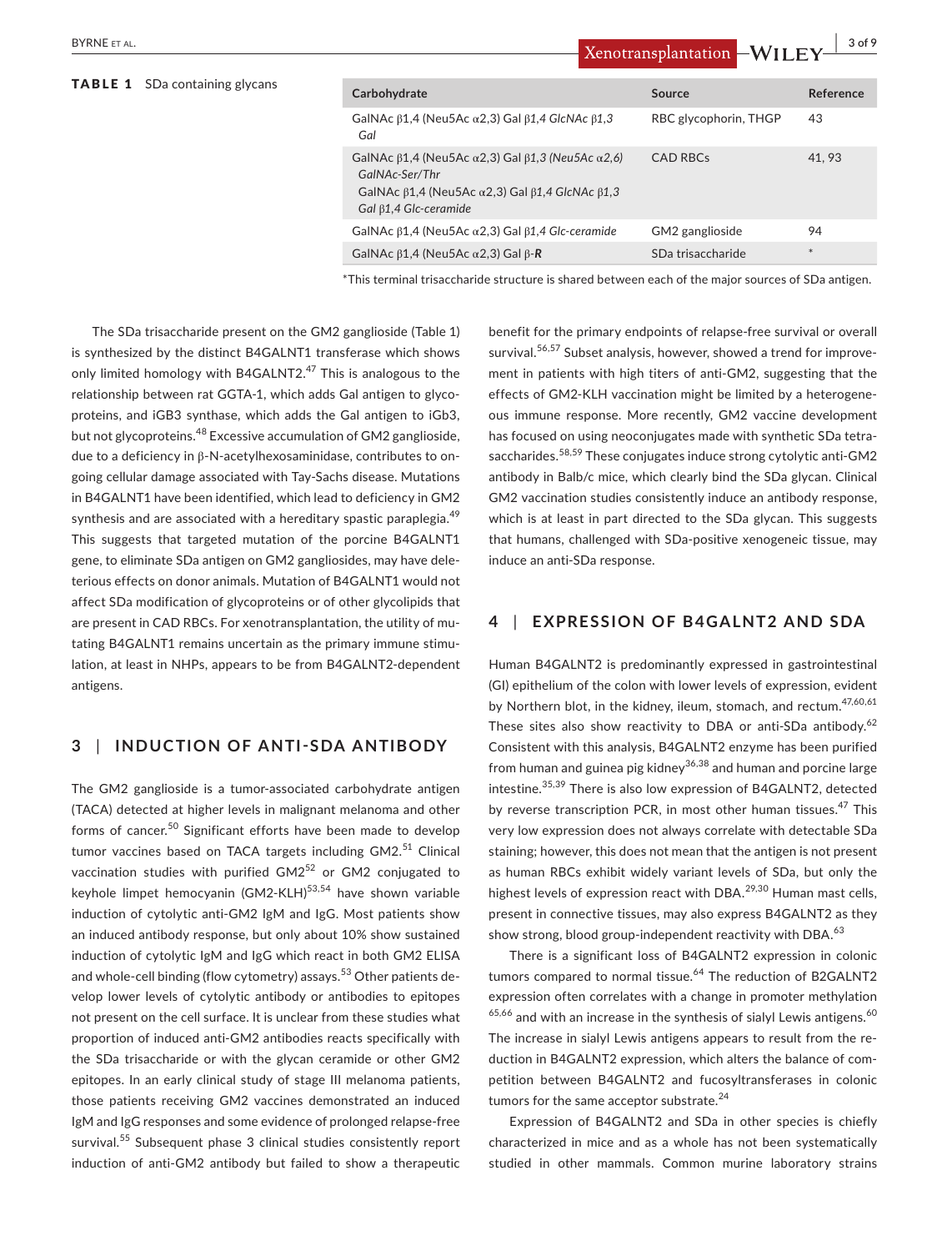**4 of 9 • WILEY EXECUTE SECONDE ET AL. BYRNE ET AL. BYRNE ET AL.** 

(BALB/c, C57BL/6) exhibit a similar GI epithelial cell-dominated pattern of B4GALNT2 and SDa antigen expression, with a notable lack of EC expression, as seen in humans. This expression profile is broadly thought to occur in other mammals where, except for the pig, there is a consistent absence of DBA reactivity to vascular  $ECs.<sup>67</sup>$  The RIII/SJ<sup>68</sup> and other laboratory mouse strains which carry the modifier of von Willebrand factor-1 (*Mvwf1*) mutation are exceptions, however, as they carry an altered regulatory domain of B4GALNT2 which causes a switch from GI epithelial to vascular EC expression.<sup>69,70</sup> Endothelial cell expression of B4GALNT2 in mice results in altered glycosylation of vWF, which leads to its rapid clearance from circulation and low plasma vWF levels characteristic of *Mvwf1* mice. This polymorphic expression is not unique to laboratory mice and is detected at high frequency in wild murine populations. $71$ Similar cisregulatory variations affecting B4GALNT2 expression are also present *Mus spretus* and *Mus musculus* subspecies,72 suggesting that a balanced GI epithelial and vascular endothelial polymorphism of B4GALNT2 expression in mice has been maintained for over 2.8 million years. The selective pressure affecting B4GALNT2 expression may derive from host pathogen interactions as the absence of B4GALNT2 expression and altered glycosylation of the intestinal epithelia is associated with significant shifts in the composition of the microbiota, $73$  which can effect host sensitivity and pathologic responses to infection.<sup>74</sup> Other variations in B4GALNT2 expression are reported in ovarian follicles of  $\text{F}$ ecL<sup>L</sup> carrier sheep, where it is linked to increased fecundity<sup>75</sup> and in respiratory tract expression in the ferret where high SDa expression reduces influenza infectivity.<sup>76</sup>

## **5** | **THE B4GALNT2 GENE IN HUMANS AND NHPS**

The murine B4GALNT2 gene was isolated from a cDNA expression library made from a cytotoxic T lymphocyte cell line. $40$  This expression library was screened for reactivity to hybridoma IgM antibodies (CT1 and CT2) which bound activated cytolytic T lymphocytes, blocked target cell lysis, and reacted with the human SDa blood group antigen.<sup>77</sup> The human B4GALNT2 gene was identified based on homology with the mouse gene.<sup>47</sup> Both genes are composed of 11 coding exons. The murine B4GALNT2 gene produces a single transcript, whereas the human B4GALNT2 gene uniquely produces alternative splice variants resulting in a short and long form of the human protein.<sup>47</sup> The long form of human B4GALNT2 includes an unusual 67 amino acid cytoplasmic domain which may affect cellular localization of this enzyme. The significance of this long isoform and its prevalence in non-human primates remains under investigation. In both humans and mice, the encoded B4GALNT2 protein is a type II transmembrane protein containing an acidic DXD amino acid motif conserved in glycosyltransferase using UDP sugar as a donor substrate. The human protein shows 74% amino acid identity to mouse polypeptide.

Although human B4GALNT2 expression is essential for synthesis of the SDa antigen, the molecular mechanism, which affects polymorphic SDa expression in human RBCs, has not been identified. Genome-wide analysis of copy number variation in humans, based on array comparative genomic hybridization (aCGH) or direct deep sequencing, has identified some limited structural variations and deletions in the intron between exons 3 and  $4.^{78-80}$  These structural variations occur rarely, are not reported to impact B4GALNT2 expression and thereby appear unlikely to account for polymorphic expression of SDa. Microdeletions in chromosome 17q21.31, which occur near or include portions of the B4GALNT2 locus, $81$  cause pleiotropic developmental and neurologic effects. These microdeletions are also rare, and their effects have not been attributed to the loss of B4GALNT2 expression. Changes in DNA methylation within the B4GALNT2 promoter affect gene expression <sup>66</sup> and have been noted in GI cancer cells.<sup>65</sup> It is unclear whether this epigenetic mechanism contributes to normal B4GALNT2 expression and polymorphic SDa synthesis in RBCs.

Expression of B4GALNT2 in NHPs is poorly characterized. There has been a report of frequent B4GALNT2 copy number variation in the chimpanzee genome <sup>82</sup> which likely effects B4GALNT2 expression. In an aCGH study of human and chimpanzee DNA, Perry et al $^{82}$  detected an approximately 68-kb deletion of the regulatory region, including the first exon of B4GALNT2, in 22 of 26 chimpanzees studied (84%). The deletion was homozygous in 38% of the samples. The effect of this deletion on B4GALNT2 expression and SDa distribution in chimpanzees was not reported; however, the location and magnitude of the deletion would suggest a potential for altered expression or loss of B4GALNT2 function. Several additional aCGH analyses have been performed comparing humans and NHPs. An extensive comparison of human, bonobo, chimpanzee, gorilla, orangutan, gibbon, macaque, baboon, marmoset and lemur was reported by Dumas et al.<sup>83</sup> This study was designed to detect duplications or loss of coding sequences and did not observe any such variation in B4GALNT2 in these species. Comparative genomic studies of human, bonobo, chimpanzee, gorilla and orangutan 84-86 have not reported additional instances of regulatory deletions in B4GALNT2 other than chimpanzee. Comparable genome screening has not been reported for baboons. The predicted Papio anubis B4GALNT2 gene (XM\_021928974.1) encodes a protein with 94.6% amino acid identity to human. The current baboon genome assembly (assembly Panu\_3.0), unlike the chimpanzee, does not show evidence of a regulatory deletion preceding B4GALNT2 gene. The Papio anubis B4GALNT2 5′ regulatory sequences adjacent to exon 1 of B4GALNT2 (Chr16:30698372-30778728, assembly Panu\_3.0) contain over 70 kb of sequence with a high level of homology to human chromosome 17 (Chr17:49056269-49137578, GRCh38. p7 Primary Assembly) which overlaps the beginning of the human B4GALNT2 gene. This suggests that B4GALNT2 expression in baboon may be similar to human and that the induced immune response to B4GALNT2-positive porcine organs seen in baboons<sup>9</sup> may model the immune response in future clinical XTx. Further study of B4GALNT2 expression and SDa antigen distribution in the baboon would be useful.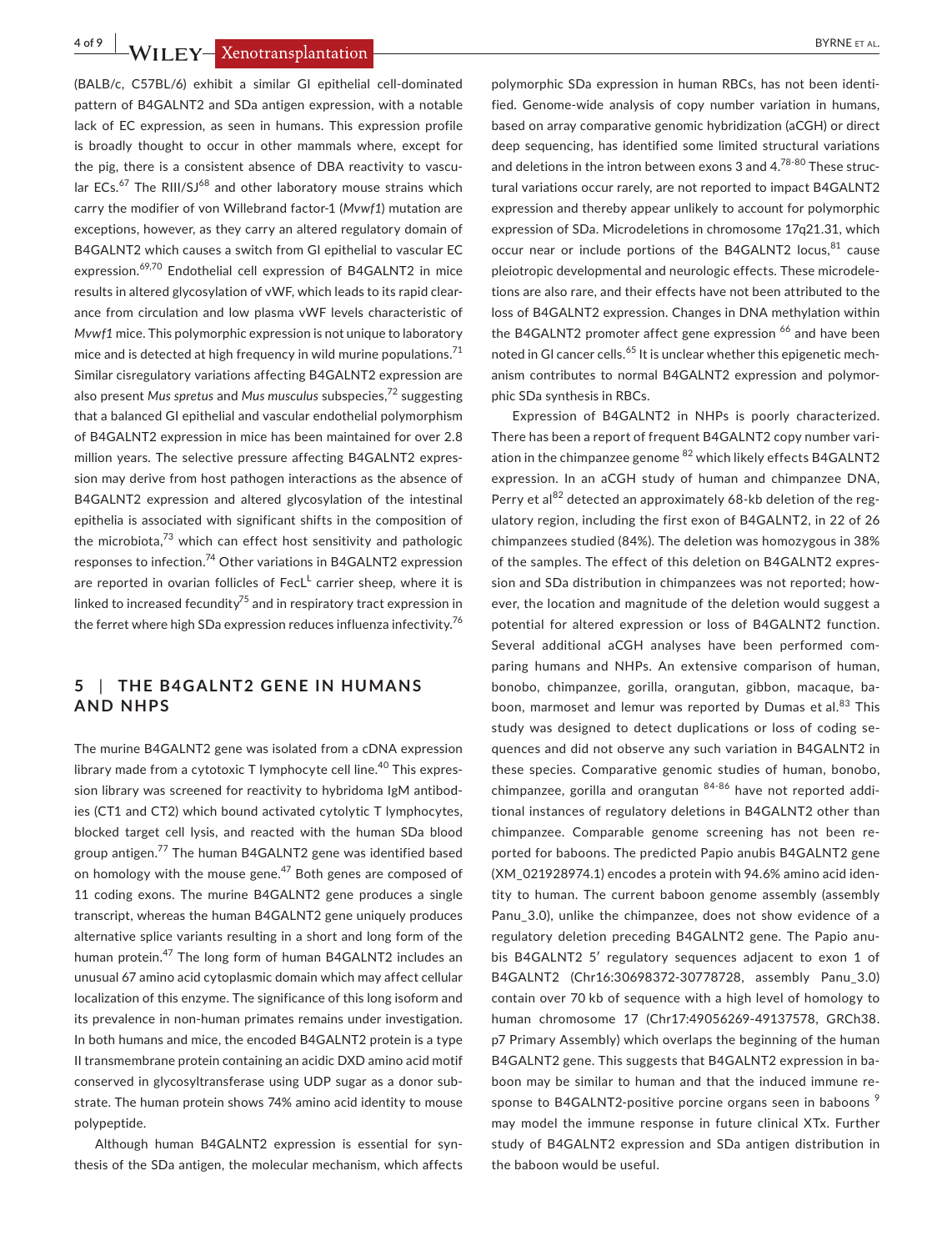## **6** | **PORCINE B4GALNT2**

The porcine B4GALNT2 gene was originally identified by screening a porcine EC cDNA library for non-Gal antigens expressed in human HEK293 cells.<sup>10</sup> Purified IgG enriched in non-Gal reactivity, derived from pig-to-baboon cardiac XTx recipients, was used to identify human HEK293 cell-expressing library-encoded non-Gal porcine antigens on the cell surface. Six porcine gene products were identified. Most of these non-Gal porcine target genes corresponded to well-known EC membrane proteins (PROC, CD9, CD46, CD59 and ANXA2). HEK293 expression of these porcine gene products is subject to HEK-derived glycosylation, suggesting that non-Gal baboon IgG reactivity to these cell lines is directed to porcine peptide epitopes and not carbohydrates, which would be present on all HEK293 cells. In contrast, the porcine B4GALNT2 gene is a Golgi expressed glycosyltransferase not typically expressed on the cell surface. This indicates that B4GALNT2 expression in HEK293 cells altered the glycosylation of HEK293 cell membrane proteins to create a non-Gal carbohydrate antigen.

The porcine B4GALNT2 cDNA is derived from an 11-exon gene and encodes a protein with 76% amino acid identity to the human protein and less than 50% amino acid identity to human B4GALNT1. Expression of porcine B4GALNT2 in HEK293 cells (HEK-B4T) results in increased reactivity to anti-B4GALNT2 antibody, anti-SDa (KM694), and DBA reactivity. $9$  There is also a 20-fold enhancement of HEK-B4T cell, compared to HEK293 cell, sensitivity to antibodydependent complement-mediated lysis using serum from cardiac XTx recipients.

In agriculture-based strains of pigs, mRNA for B4GALNT2 is expressed in ECs, peripheral blood mononuclear cells (PBMCs), in the GI system and major vascularized organs.<sup>9</sup> Porcine EC expression of B4GALNT2 is independent of AO blood group or GGTA-1 (GTKO) status. Pig ECs are strongly agglutinated by DBA lectin, and cultured ECs from agricultural strains, Yucatan hairless minipigs, 87 and Panepinto micropigs<sup>88</sup> have been reported to bind DBA, independent of AO blood group status. In vivo vascular B4GALNT2 EC expression, measured by DBA stain, may not be uniform in all vascular beds but is prominent in cardiac capillaries, large renal blood vessels, and glomerular ECs, in reticuloendothelial cells of the liver<sup>9</sup> and ECs of the femoral artery.<sup>89</sup> Cardiac capillary staining with DBA and EC expression of B4GALNT2 is also evident in Gottingen minipigs (Figure 1A,B). This is consistent with previous studies of ECs from variant porcine backgrounds and suggests that porcine EC expression of B4GALNT2 is not polymorphic and will be commonly present in most pig strains.

Porcine B4GALNT2 expression is not confined to ECs and is present in PBMCs, spleen,<sup>9</sup> and epithelial cells such as PK15 (Figure 1B). Porcine primordial germ cells are also reported to express SDa and stain with anti-SDa antibody<sup>90</sup>. In contrast, cultured bovine ECs do not express B4GALNT2 (Figure 1C), which is comparable to human and most murine strains, suggesting that clinical products produced from bovine tissues, such as heart valves, may be less likely to express B4GALNT2-dependent glycans.

PK15 PAEC **ACTB B4T B4T ACTB (C) (A) (B) Porcine PBovine B**No RT- controls BAECs ECs **B4T B4 CD31 ACTB T BCD31 ACTB BCA**

FIGURE 1 Expression of B4GALNT2 in porcine and bovine cells. A, *Dolichos biflorus* agglutinin (DBA) lectin staining of Gottingen minipig heart tissue showing capillary endothelial cell staining. B, Reverse transcriptase polymerase chain reaction analysis (RT-PCR) of B4GALNT2 (B4T) expression in porcine PK15 and porcine aortic ECs (PAEC). RT-PCR was performed as previously reported <sup>9</sup> using beta-actin primers (ACTB, forward: CAAGATCATCGCGCCTCCA and reverse: ACTCCTGCTTGCTGATCCACATCT) and B4GALNT2 primers (B4T, forward: TACAGCCCTAGATGTCTGTC and reverse: CTCTCCTCTGAAAGTGTTCGAG). C, RT-PCR analysis of B4GALNT2 (B4T) total RNA (400 ng/reaction) expression in bovine (BAEC) and porcine endothelial cells (EC). Primers specific for bovine B4GALNT2 (B4T, forward: CTCCAGAGCATTCGTGAGTATT and reverse: TTTGGTGGTGACCTGAGATATG), bovine betaactin (ACTB, forward: GTGACATCAAGGAGAAGCTCTG and reverse: AGGAAGGAAGGCTGGAAGA), and CD31 (CD31, forward: GGTCAACGTCACAGAGCTATT and reverse: CACAGTCATGCTTCCCTTCT) were used. Reactions run without a reverse transcriptase step (NO RT controls) show no gene expression. Cultured BAECs show prominent expression of CD31 but do not express B4GALNT2 (1C, left). Additional analysis (1C, right) using RT-PCR primers conserved in B4GALNT2 in both the porcine and bovine mRNA (forward: ACAAGCTCATGACCATGCTC and reverse: TTTGGTGGTGACCTGAGATATG) detects porcine but not bovine B4GALNT2 expression. RT-PCR for 1C was performed using one-step RT-PCR reaction (USB-Affymetrix, Santa Clara, CA). Reverse transcription was performed at 42°C for 30 min, followed by 30 cycles of 95°C for 30 s, 58ºC for 30 s, and 72ºC for 50 s, and a final extension for 10 min at 72ºC. Amplification products in 1B and 1C were run in a 1.5% agarose gel

Porcine B4GALNT2 expression in HEK-B4T cells results in increased anti-SDa (KM694) and DBA reactivity; however, porcine ECs, which are strongly agglutinated by DBA, do not bind this anti-SDa monoclonal antibody. $9$  A similar disparity between lectin and antibody binding was reported for ovine glycoproteins secreted by granulosa cells.<sup>75</sup> The strict specificity of KM694, compared to DBA, suggests that on porcine cells, variation in the structure or presentation of the glycan(s) produced by porcine B4GALNT2 may occur. What is clear is that NHP non-Gal antibody reactivity to HEK-B4T cells can be eliminated by pre-absorption with porcine ECs but not by human ECs, which do not express B4GALNT2 or the SDa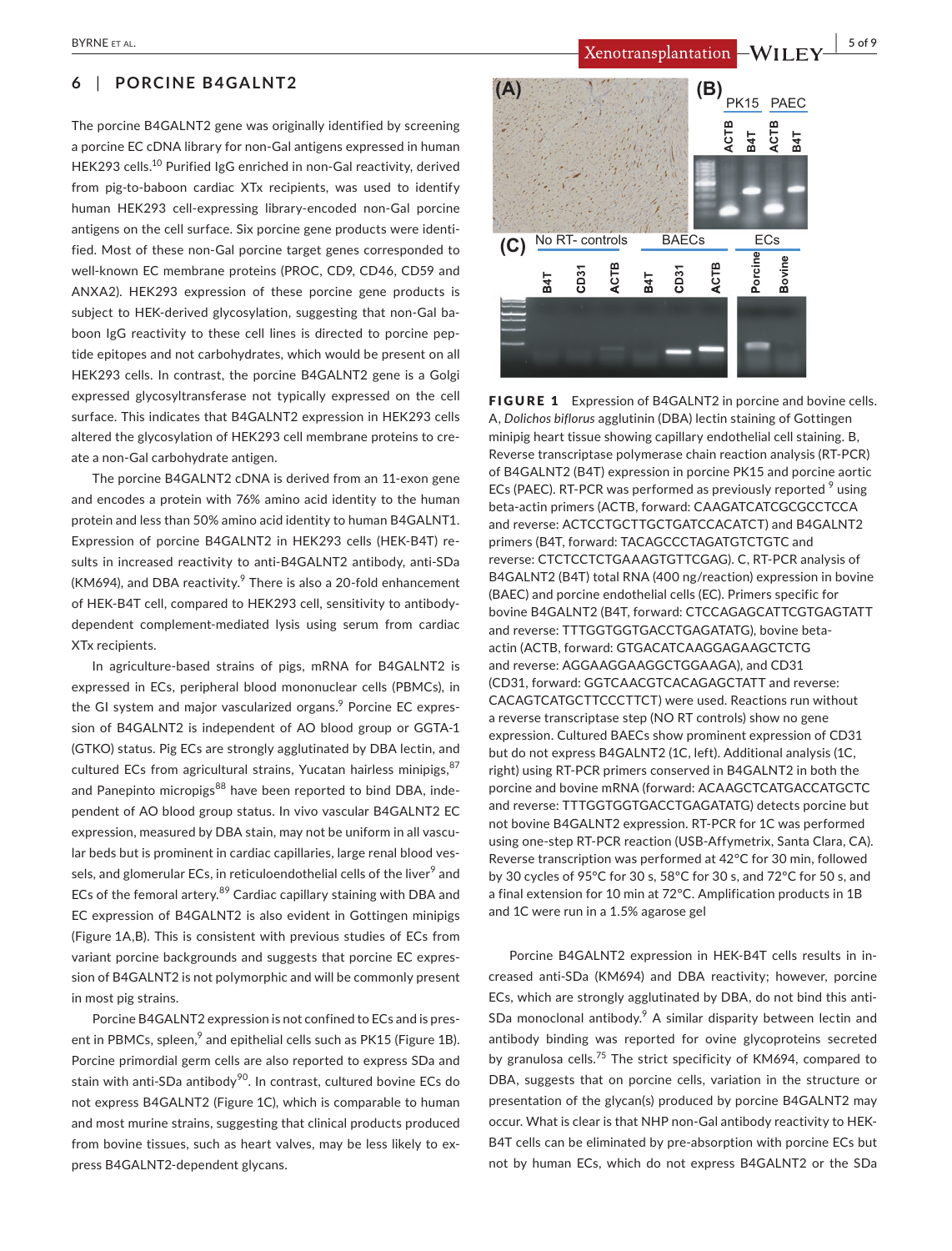**6 of 9 • WII FY-Xenotransplantation** 

antigen.<sup>9</sup> This indicates that the porcine EC and HEK-B4T cells share a common, B4GALNT2-dependent, non-Gal antigen. In NHPs after cardiac XTx with minimal immune suppression, non-Gal antibody with preferential binding to HEK-B4T cells, compared to control HEK cells, is consistently induced.<sup>10</sup> This immune response is also evident in GTKO pig-to-baboon cardiac XTx recipients with full immune suppression, when a non-Gal antibody response, determined by antibody reactivity to GTKO pig ECs, is also present.

## **7** | **MUTATIONS IN B4GALNT2**

Mutations in B4GALNT2 have been produced in mice (John Lowe, Consortium of Functional Glycomics,  $^{69}$ ) and pigs.<sup>18</sup> The mutant mice are generally healthy and show no histological changes to the major organs but do show variations in the level of neutrophils, plasma cells, and some T-cell subsets.<sup>24</sup> Mutant mice lack DBA staining in GI epithelia and exhibit changes in microfloral composition.<sup>73</sup> The loss of B4GALNT2 expression in the GI is associated with greater resistance to Salmonella infection.<sup>74</sup> Mutations in B4GALNT2 in the pig have been reported, but only in conjunction with mutations in GGTA-1 and CMP-Neu5Ac hydroxylase (CMAH).17,18 In these triple knockout pigs (GGTA-1-KO, CMAH-KO, and B4GALNT2-KO), loss of porcine B4GALNT2 gene eliminates DBA lectin binding to pig PBMCs, RBCs, and renal microvascular  $ECs^{91,92}$  demonstrating the dependence of DBA binding on B4GALNT2 activity. The addition of the B4GALNT2 mutation to the GTKO, CMAH-KO background, also significantly reduces the level of human non-Gal IgM and IgG binding to pig PBMCs, confirming the presence of human antibody which binds to the porcine glycan(s) produced by the B4GALNT2 gene. As noted above, the presentation of antigen may differ when porcine B4GALNT2 is expressed in human and porcine cells, but the dependence of human antibody reactivity to B4GALNT2 expression clearly indicates that the SDa trisaccharide, present in both SDa and CAD RBCs, is likely the primary B4GALNT2-dependent antigenic determinant.

This combination of porcine mutations, however, may have unexpected effects on the glycome which could affect human antibody reactivity in unexpected ways. This may contribute to the rather large apparent reduction in human anti-SDa IgG binding to these cells, as IgG is not a frequent isotype for human anti-SDa antibody. The triple knockout pigs are apparently healthy but, to our knowledge, have only been produced through nuclear transfer technology.

## **8** | **CONCLUSIONS**

The SDa blood group, produced by the B4GALNT2 enzyme, is a recently appreciated xenogeneic antigen. The SDa glycan is commonly expressed in human GI epithelial cells and at widely variant levels in human RBCs and other tissues and fluids. Despite this antigen expression, most humans make low levels of cold reactive anti-SDa IgM making SDa a polyagglutinable red cell antigen.

Recent genetic engineering of the porcine B4GALNT2 locus confirms the presence of preformed NHP and human antibody to B4GALNT2-dependent antigens. Although the SDa blood group is not a significant transfusion risk, the expression of B4GALNT2 in porcine ECs, the induced antibody response seen in NHPs and the results of cancer vaccination studies suggest that B4GALNT2 dependent pig glycans may be immunogenic in humans. The major known xenogeneic glycans (Gal, Neu5Gc-modified glycans, and SDa) account for the majority of preformed human anti-pig antibody reactivity, with residual antibody reactivity apparently binding to a restricted set of SLA antigens.<sup>17</sup> There remains, however, the possibility of additional immunogenic glycans and proteins. Identifying the B4GALNT2-dependent non-Gal antigens using serum from XTx recipients with minimal immune suppression underscores the utility of such transplants and suggests that future similar studies using "triple knockout" glycan-depleted donor organs will be useful for further identification of residual preformed and induced non-Gal antibody specificities.

#### **ACKNOWLEDGEMENTS**

We acknowledge the technical help contributed by Karen Schumacher for writing this manuscript.

#### **AUTHOR CONTRIBUTIONS**

Dr. Byrne was responsible for drafting and revision of the manuscript, research design, and data acquisition. Dr Ahmad-Villiers and Dr Du contributed to data acquisition, analysis, and interpretation. Dr. McGregor contributed to the concept and design of the research. All authors provided the final approval for the manuscript.

#### **CONFLICTS OF INTEREST**

The authors declare no conflict of interest.

#### **ORCID**

*Guerard Byrne* <http://orcid.org/0000-0003-1897-1289>

#### **REFERENCES**

- 1. Bach FH, Winkler H, Ferran C, Hancock WW, Robson SC. Delayed xenograft rejection. *Immunol Today*. 1996;17:379‐384.
- 2. Shimizu A, Meehan SM, Kozlowski T, et al. Acute humoral xenograft rejection: destruction of the microvascular capillary endothelium in pig-to-nonhuman primate renal grafts. *Lab Invest*. 2000;80:815‐830.
- 3. Byrne GW, Azimzadeh AM, Ezzelarab M, et al. Histopathologic insights into the mechanism of anti-non-Gal antibody-mediated pig cardiac xenograft rejection. *Xenotransplantation*. 2013;20:292‐307.
- 4. Shimizu A, Hisashi Y, Kuwaki K, et al. Thrombotic microangiopathy associated with humoral rejection of cardiac xenografts from alpha1,3-galactosyltransferase gene-knockout pigs in baboons. *Am J Pathol*. 2008;172:1471‐1481.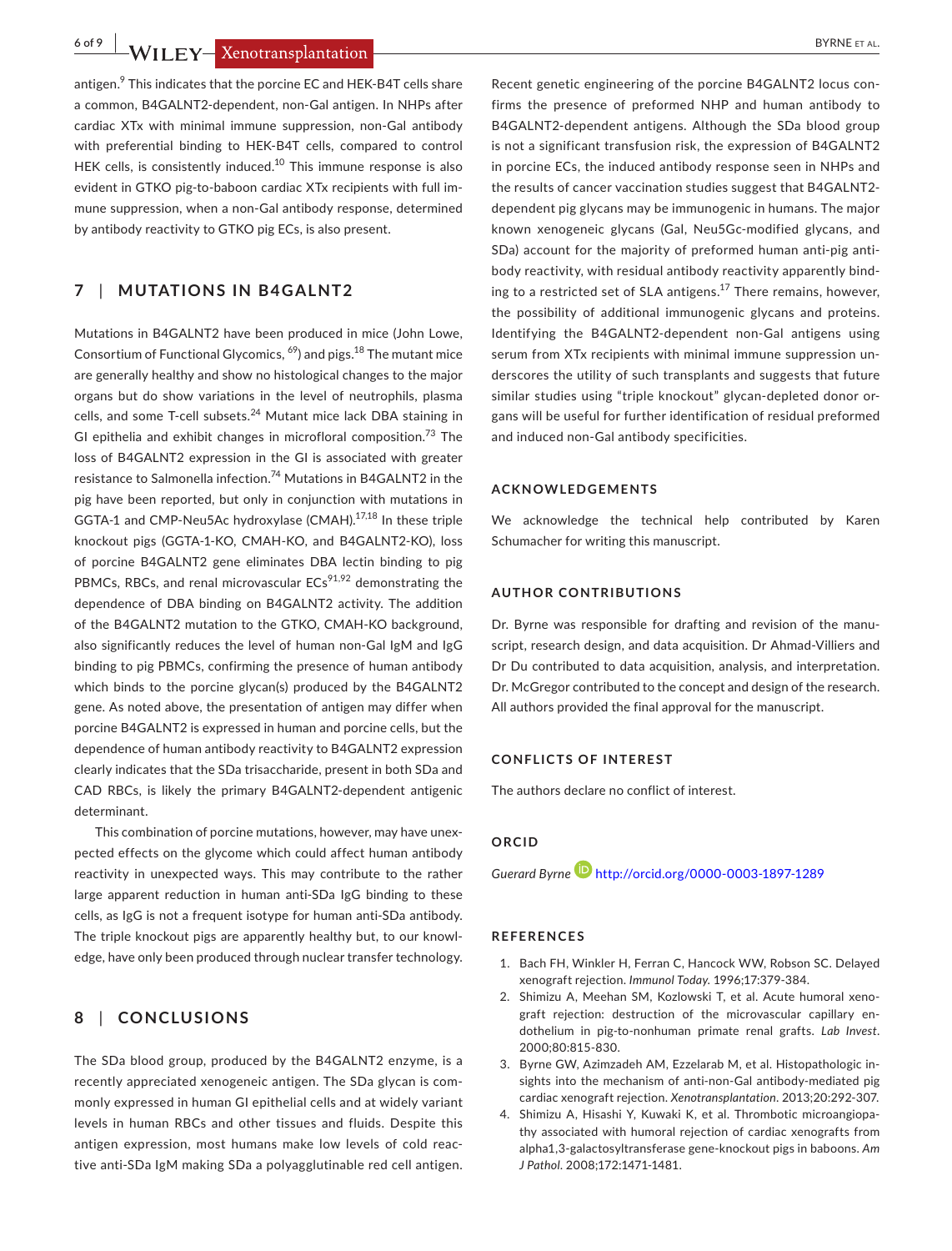- 5. McGregor CG, Ricci D, Miyagi N, et al. Human CD55 expression blocks hyperacute rejection and restricts complement activation in Gal knockout cardiac xenografts. *Transplantation*. 2012;93:686‐692.
- 6. Byrne GW, McGregor CG, Breimer ME. Recent investigations into pig antigen and anti-pig antibody expression. *Int J Surg*. 2015;23:223‐228.
- 7. Tazelaar HD, Byrne GW, McGregor CG, Comparison of Gal and non-Gal-mediated cardiac xenograft rejection. *Transplantation*. 2011;91:968‐975.
- 8. Kuwaki K, Tseng YL, Dor FJ, et al. Heart transplantation in baboons using alpha1,3-galactosyltransferase gene-knockout pigs as donors: initial experience. *Nat Med*. 2005;11:29‐31.
- 9. Byrne GW, Du Z, Stalboerger P, Kogelberg H, McGregor CG. Cloning and expression of porcine beta1,4 N-acetylgalactosaminyl transferase encoding a new xenoreactive antigen. *Xenotransplantation*. 2014;21:543‐554.
- 10. Byrne GW, Stalboerger PG, Du Z, Davis TR, McGregor CG. Identification of new carbohydrate and membrane protein antigens in cardiac xenotransplantation. *Transplantation*. 2011;91:287‐292.
- 11. Byrne GW, Stalboerger PG, Davila E, et al. Proteomic identification of non-Gal antibody targets after pig-to-primate cardiac xenotransplantation. *Xenotransplantation*. 2008;15:268‐276.
- 12. Burlak C, Wang ZY, Chihara RK, et al. Identification of human preformed antibody targets in GTKO pigs. *Xenotransplantation*. 2012;19:92‐101.
- 13. Chihara RK, Lutz AJ, Paris LL, et al. Fibronectin from alpha 1,3-galactosyltransferase knockout pigs is a xenoantigen. *J Surg Res*. 2013;184:1123‐1133.
- 14. Bravery CA, Hunt BJ, Thorpe SJ, Yacoub M. Expression of ABH antigens in porcine heart tissue. *Transplant Proc*. 1992;24:445‐446.
- 15. Yamamoto F, Yamamoto M. Molecular genetic basis of porcine histo-blood group AO system. *Blood*. 2001;97:3308‐3310.
- 16. Nguyen DT, Choi H, Jo H, et al. Molecular characterization of the human ABO blood group orthologus system in pigs. *Anim Genet*. 2011;42:325‐328.
- 17. Martens GR, Reyes LM, Butler JR, et al. Humoral reactivity of renal transplant-waitlisted patients to cells from GGTA1/CMAH/ B4GalNT2, and SLA class i knockout pigs. *Transplantation*. 2017;101:e86‐e92.
- 18. Estrada JL, Martens G, Li P, et al. Evaluation of human and nonhuman primate antibody binding to pig cells lacking GGTA1/CMAH/ beta4GalNT2 genes. *Xenotransplantation*. 2015;22:194‐202.
- 19. Muchmore EA, Diaz S, Varki A. A structural difference between the cell surfaces of humans and the great apes. *Am J Phys Anthropol*. 1998;107:187‐198.
- 20. Chou HH, Takematsu H, Diaz S, et al. A mutation in human CMPsialic acid hydroxylase occurred after the Homo-Pan divergence. *Proc Natl Acad Sci U S A*. 1998;95:11751‐11756.
- 21. Padler-Karavani V, Varki A. Potential impact of the non-human sialic acid N-glycolylneuraminic acid on transplant rejection risk. *Xenotransplantation*. 2011;18:1‐5.
- 22. Amon R, Reuven EM, Leviatan Ben-Arye S, Padler-Karavani V. Glycans in immune recognition and response. *Carbohydr Res*. 2014;389:115‐122.
- 23. Salama A, Evanno G, Harb J, Soulillou JP. Potential deleterious role of anti-Neu5Gc antibodies in xenotransplantation. *Xenotransplantation*. 2015;22:85‐94.
- 24. Dall'Olio F, Malagolini N, Chiricolo M, Trinchera M, Harduin-Lepers A. The expanding roles of the Sd(a)/Cad carbohydrate antigen and its cognate glycosyltransferase B4GALNT2. *Biochim Biophys Acta*. 2014;1840:443‐453.
- 25. Renton PH, Howell P, Ikin EW, Giles CM, Goldsmith KLG. Anti-Sda, a new blood group antibody. *Vox Sang*. 1967;13:493‐501.
- 26. Macvie SI, Morton JA, Pickles MM. The reaction and inheritance of a new blood group antigen, Sda. *Vox Sang*. 1967;13:485‐492.
- 27. Morton JA, Pickles MM, Terry AM, The Sda blood group antigen in tissues and body fluids. *Vox Sang*. 1970;19:472‐482.
- 28. Danials G. *Human Blood Groups*, 3rd edn. Chinchester: Wiley-Blackwell; 2013.
- 29. Cazal P, Monis M, Caubel J, Brives J, Hereditary dominant polyagglutinability: private antigen (Cad) corresponding to a public antibody and a lectin of *Dolichos biflorus*. *Rev Fr Transfus*. 1968;11: 209‐221.
- 30. Sanger R, Gavin J, Tippett P, Teesdale P, Eldon K. Plant agglutinin for another human blood-group. *Lancet*. 1971;1:1130.
- 31. Lopez M, Gerbal A, Bony V, Salmon C. Cad antigen: comparative study of 50 samples. *Vox Sang*. 1975;28:305‐313.
- 32. Peetermans ME, Cole-Dergent J. Haemolytic transfusion reaction due to anti-Sda. *Vox Sang*. 1970;18:67‐70.
- 33. Reznicek MJ, Cordle DG, Strauss RG. A hemolytic reaction implicating Sda antibody missed by immediate spin crossmatch. *Vox Sang*. 1992;62:173‐175.
- 34. Takeya A, Hosomi O, Kogure T. Identification and characterization of UDP-GalNAc: NeuAc alpha 2-3Gal beta 1-4Glc(NAc) beta 1-4(GalNAc to Gal)N-acetylgalactosaminyltransferase in human blood plasma. *J Biochem*. 1987;101:251‐259.
- 35. Malagolini N, Dall'Olio F, Di Stefano G, Minni F, Marrano D, Serafini-Cessi F. Expression of UDP-GalNAc:NeuAc alpha 2,3Gal beta-R beta 1,4(GalNAc to Gal) N-acetylgalactosaminyltransferase involved in the synthesis of Sda antigen in human large intestine and colorectal carcinomas. *Cancer Res*. 1989;49:6466‐6470.
- 36. Piller F, Blanchard D, Huet M, Cartron JP. Identification of a alpha-NeuAc-(2-3)-beta-D-galactopyranosyl N-acetyl-beta-D-galactosaminyltransferase in human kidney. *Carbohydr Res*. 1986;149:171‐184.
- 37. Serafini-Cessi F, Dall'Olio F, Malagolini N. Characterization of Nacetyl-beta-D-galactosaminyltransferase from guinea-pig kidney involved in the biosynthesis of Sda antigen associated with Tamm-Horsfall glycoprotein. *Carbohydr Res*. 1986;151:65‐76.
- 38. Serafini-Cessi F, Dall'Olio F. Guinea-pig kidney beta-Nacetylgalactosaminyltransferase towards Tamm-Horsfall glycoprotein. Requirement of sialic acid in the acceptor for transferase activity. *Biochem J*. 1983;215:483‐489.
- 39. Malagolini N, Dall'Olio F, Guerrini S, Serafini-Cessi F. Identification and characterization of the Sda beta 1,4,Nacetylgalactosaminyltransferase from pig large intestine. *Glycoconj J*. 1994;11:89‐95.
- 40. Smith PL, Lowe JB. Molecular cloning of a murine Nacetylgalactosamine transferase cDNA that determines expression of the T lymphocyte-specific CT oligosaccharide differentiation antigen. *J Biol Chem*. 1994;269:15162‐15171.
- 41. Cartron JP, Blanchard D. Association of human erythrocyte membrane glycoproteins with blood-group Cad specificity. *Biochem J*. 1982;207:497‐504.
- 42. Herkt F, Parente JP, Leroy Y, et al. Structure determination of oligosaccharides isolated from Cad erythrocyte membranes by permethylation analysis and 500-MHz 1H-NMR spectroscopy. *Eur J Biochem*. 1985;146:125‐129.
- 43. Donald AS, Yates AD, Soh CP, Morgan WT, Watkins WM. A blood group Sda-active pentasaccharide isolated from Tamm-Horsfall urinary glycoprotein. *Biochem Biophys Res Commun*. 1983;115:625‐631.
- 44. Bird GW, Wingham J. Cad(super Sda) in a British family with eastern connections: a note on the specificity of the *Dolichos biflorus* lectin. *J Immunogenet*. 1976;3:297‐302.
- 45. Dohi T, Ohta S, Hanai N, Yamaguchi K, Oshima M. Sialylpentaosylceramide detected with anti-GM2 monoclonal antibody. Structural characterization and complementary expression with GM2 in gastric cancer and normal gastric mucosa. *J Biol Chem*. 1990;265:7880‐7885.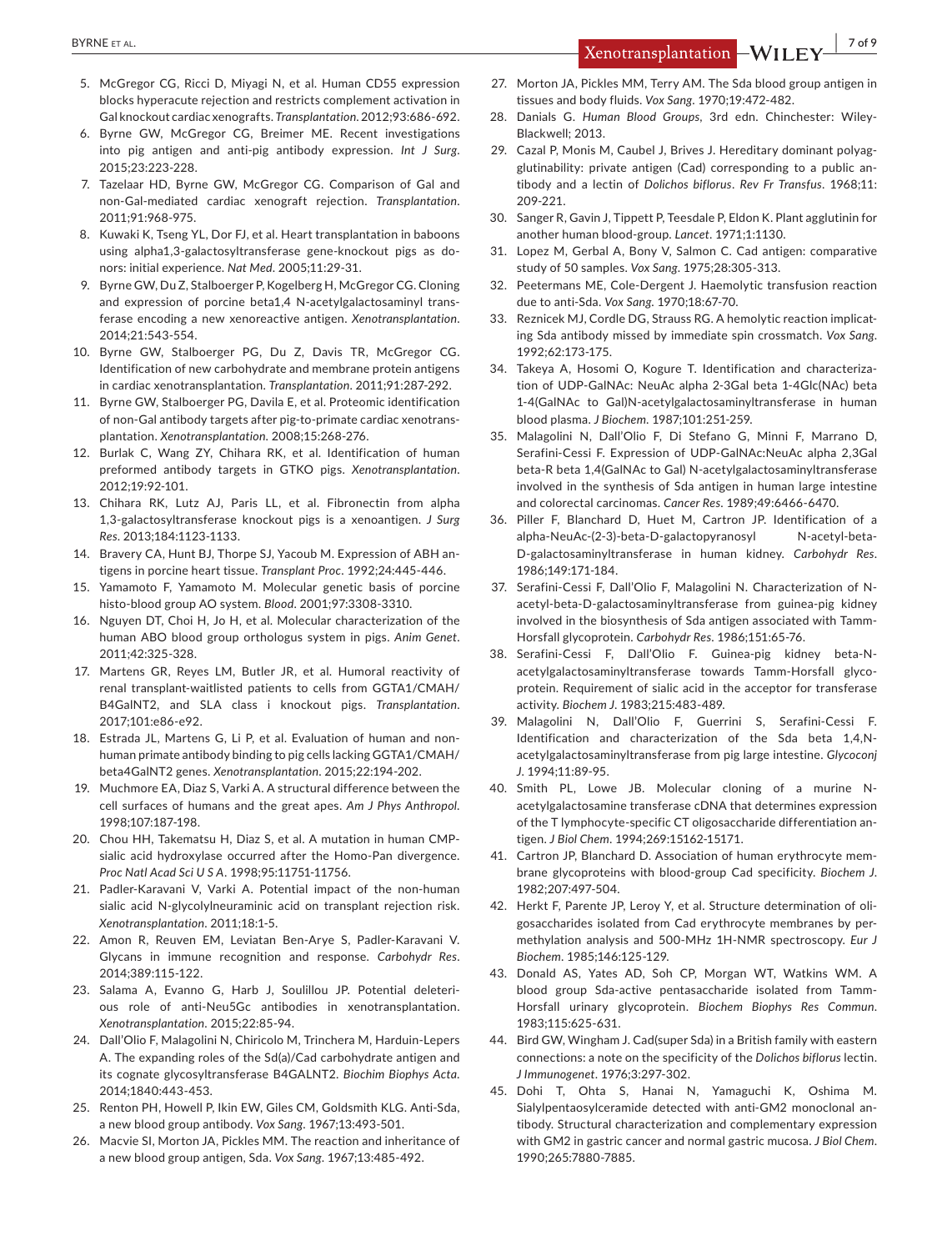**8 of 9 WILEY-Xenotransplantation** 

- 46. Kawamura YI, Kawashima R, Fukunaga R, et al. Introduction of Sd(a) carbohydrate antigen in gastrointestinal cancer cells eliminates selectin ligands and inhibits metastasis. *Cancer Res*. 2005;65:6220‐6227.
- 47. Montiel MD, Krzewinski-Recchi MA, Delannoy P, Harduin-Lepers A. Molecular cloning, gene organization and expression of the human UDP-GalNAc:Neu5Acalpha2-3Galbeta-R beta1,4-Nacetylgalactosaminyltransferase responsible for the biosynthesis of the blood group Sda/Cad antigen: evidence for an unusual extended cytoplasmic domain. *Biochem J*. 2003;373:369‐379.
- 48. Taylor SG, McKenzie IF, Sandrin MS. Characterization of the rat alpha(1,3)galactosyltransferase: evidence for two independent genes encoding glycosyltransferases that synthesize Galalpha(1,3) Gal by two separate glycosylation pathways. *Glycobiology*. 2003;13:327‐337.
- 49. Harlalka GV, Lehman A, Chioza B, et al. Mutations in B4GALNT1 (GM2 synthase) underlie a new disorder of ganglioside biosynthesis. *Brain*. 2013;136:3618‐3624.
- 50. Daniotti JL, Lardone RD, Vilcaes AA. Dysregulated expression of glycolipids in tumor cells: from negative modulator of anti-tumor immunity to promising targets for developing therapeutic agents. *Front Oncol*. 2015;5:300.
- 51. Ozao-Choy J, Lee DJ, Faries MB. Melanoma vaccines: mixed past, promising future. *Surg Clin North Am*. 2014;94:1017‐1030, viii.
- 52. Livingston PO, Natoli EJ, Calves MJ, Stockert E, Oettgen HF, Old LJ. Vaccines containing purified GM2 ganglioside elicit GM2 antibodies in melanoma patients. *Proc Natl Acad Sci U S A*. 1987;84:2911‐2915.
- 53. Kitamura K, Livingston PO, Fortunato SR, et al. Serological response patterns of melanoma patients immunized with a GM2 ganglioside conjugate vaccine. *Proc Natl Acad Sci U S A*. 1995;92:2805‐2809.
- 54. Chapman PB, Morrissey DM, Panageas KS, et al. Induction of antibodies against GM2 ganglioside by immunizing melanoma patients using GM2-keyhole limpet hemocyanin + QS21 vaccine: a doseresponse study. *Clin Cancer Res*. 2000;6:874‐879.
- 55. Livingston PO, Wong GY, Adluri S, et al. Improved survival in stage III melanoma patients with GM2 antibodies: a randomized trial of adjuvant vaccination with GM2 ganglioside. *J Clin Oncol*. 1994;12:1036‐1044.
- 56. Kirkwood JM, Ibrahim JG, Sosman JA, et al. High-dose interferon alfa-2b significantly prolongs relapse-free and overall survival compared with the GM2-KLH/QS-21 vaccine in patients with resected stage IIB-III melanoma: results of intergroup trial E1694/S9512/ C509801. *J Clin Oncol*. 2001;19:2370‐2380.
- 57. Eggermont AM, Suciu S, Rutkowski P, et al. Adjuvant ganglioside GM2-KLH/QS-21 vaccination versus observation after resection of primary tumor > 1.5 mm in patients with stage II melanoma: results of the EORTC 18961 randomized phase III trial. *J Clin Oncol*. 2013;31:3831‐3837.
- 58. Yin Z, Dulaney S, McKay CS, et al. Chemical synthesis of GM2 glycans, bioconjugation with bacteriophage Qbeta, and the induction of anticancer antibodies. *ChemBioChem*. 2016;17:174‐180.
- 59. Bay S, Fort S, Birikaki L, et al. Induction of a melanoma-specific antibody response by a monovalent, but not a divalent, synthetic GM2 neoglycopeptide. *ChemMedChem*. 2009;4:582‐587.
- 60. Groux-Degroote S, Wavelet C, Krzewinski-Recchi MA, et al. B4GALNT2 gene expression controls the biosynthesis of Sda and sialyl Lewis X antigens in healthy and cancer human gastrointestinal tract. *Int J Biochem Cell Biol*. 2014;53:442‐449.
- 61. Dohi T, Nishikawa A, Ishizuka I, et al. Substrate specificity and distribution of UDP-GalNAc:sialylparagloboside Nacetylgalactosaminyltransferase in the human stomach. *Biochem J*. 1992;288(Pt 1):161‐165.
- 62. Tsubokawa D, Goso Y, Kawashima R, et al. The monoclonal antibody HCM31 specifically recognises the Sd(a) tetrasaccharide in goblet cell mucin. *FEBS Open Bio*. 2012;2:223‐233.
- 63. Hormia M, Kariniemi AL, Laitinen L, Virtanen I. *Dolichos biflorus* agglutinin (DBA) reacts selectively with mast cells in human connective tissues. *J Histochem Cytochem*. 1988;36:1231‐1237.
- 64. Dohi T, Yuyama Y, Natori Y, Smith PL, Lowe JB, Oshima M. Detection of N-acetylgalactosaminyltransferase mRNA which determines expression of Sda blood group carbohydrate structure in human gastrointestinal mucosa and cancer. *Int J Cancer*. 1996;67:626‐631.
- 65. Kawamura YI, Toyota M, Kawashima R, et al. DNA hypermethylation contributes to incomplete synthesis of carbohydrate determinants in gastrointestinal cancer. *Gastroenterology*. 2008;135:142‐151. e143.
- 66. Wang HR, Hsieh CY, Twu YC, Yu LC. Expression of the human Sd(a) beta-1,4-N-acetylgalactosaminyltransferase II gene is dependent on the promoter methylation status. *Glycobiology*. 2008;18:104‐113.
- 67. Roussel F, Dalion J. Lectins as markers of endothelial cells: comparative study between human and animal cells. *Lab Anim*. 1988;22:135‐140.
- 68. Ponder BA, Wilkinson MM. Organ-related differences in binding of *Dolichos biflorus* agglutinin to vascular endothelium. *Dev Biol*. 1983;96:535‐541.
- 69. Mohlke KL, Purkayastha AA, Westrick RJ, et al. *Mvwf*, a dominate modifier of murine von Willebrand factor, results from altered lineage-specific expression of a glycosyltransferase. *Cell*. 1999;96:111‐120.
- 70. Johnsen JM, Levy GG, Westrick RJ, Tucker PK, Ginsburg D. The endothelial-specific regulatory mutation, Mvwf1, is a common mouse founder allele. *Mamm Genome*. 2008;19:32‐40.
- 71. Johnsen JM, Teschke M, Pavlidis P, et al. Selection on cis-regulatory variation at B4galnt2 and its influence on von Willebrand factor in house mice. *Mol Biol Evol*. 2009;26:567‐578.
- 72. Linnenbrink M, Johnsen JM, Montero I, Brzezinski CR, Harr B, Baines JF. Long-term balancing selection at the blood group-related gene B4galnt2 in the genus Mus (Rodentia; Muridae). *Mol Biol Evol*. 2011;28:2999‐3003.
- 73. Staubach F, Kunzel S, Baines AC, et al. Expression of the bloodgroup-related glycosyltransferase B4galnt2 influences the intestinal microbiota in mice. *ISME J*. 2012;6:1345‐1355.
- 74. Rausch P, Steck N, Suwandi A, et al. Expression of the blood-grouprelated gene B4galnt2 alters susceptibility to Salmonella infection. *PLoS Pathog*. 2015;11:e1005008.
- 75. Drouilhet L, Mansanet C, Sarry J, et al. The highly prolific phenotype of Lacaune sheep is associated with an ectopic expression of the B4GALNT2 gene within the ovary. *PLoS Genet*. 2013;9:e1003809.
- 76. Jia N, Barclay WS, Roberts K, et al. Glycomic characterization of respiratory tract tissues of ferrets: implications for its use in influenza virus infection studies. *J Biol Chem*. 2014;289:28489‐28504.
- 77. Conzelmann A, Lefrancois L. Monoclonal antibodies specific for T cell-associated carbohydrate determinants react with human blood group antigens CAD and SDA. *J Exp Med*. 1988;167:119‐131.
- 78. Zarrei M, MacDonald JR, Merico D, Scherer SW. A copy number variation map of the human genome. *Nat Rev Genet*. 2015;16:172‐183.
- 79. Mills RE, Walter K, Stewart C, et al. Mapping copy number variation by population-scale genome sequencing. *Nature*. 2011;470:59‐65.
- 80. Coe BP, Witherspoon K, Rosenfeld JA, et al. Refining analyses of copy number variation identifies specific genes associated with developmental delay. *Nat Genet*. 2014;46:1063‐1071.
- 81. Rooryck C, Burgelin I, Stef M, et al. A 580 kb microdeletion in 17q21.32 associated with mental retardation, microcephaly, cleft palate, and cardiac malformation. *Eur J Med Genet*. 2008;51:74‐80.
- 82. Perry GH, Yang F, Marques-Bonet T, et al. Copy number variation and evolution in humans and chimpanzees. *Genome Res*. 2008;18:1698‐1710.
- 83. Dumas L, Kim YH, Karimpour-Fard A, et al. Gene copy number variation spanning 60 million years of human and primate evolution. *Genome Res*. 2007;17:1266‐1277.